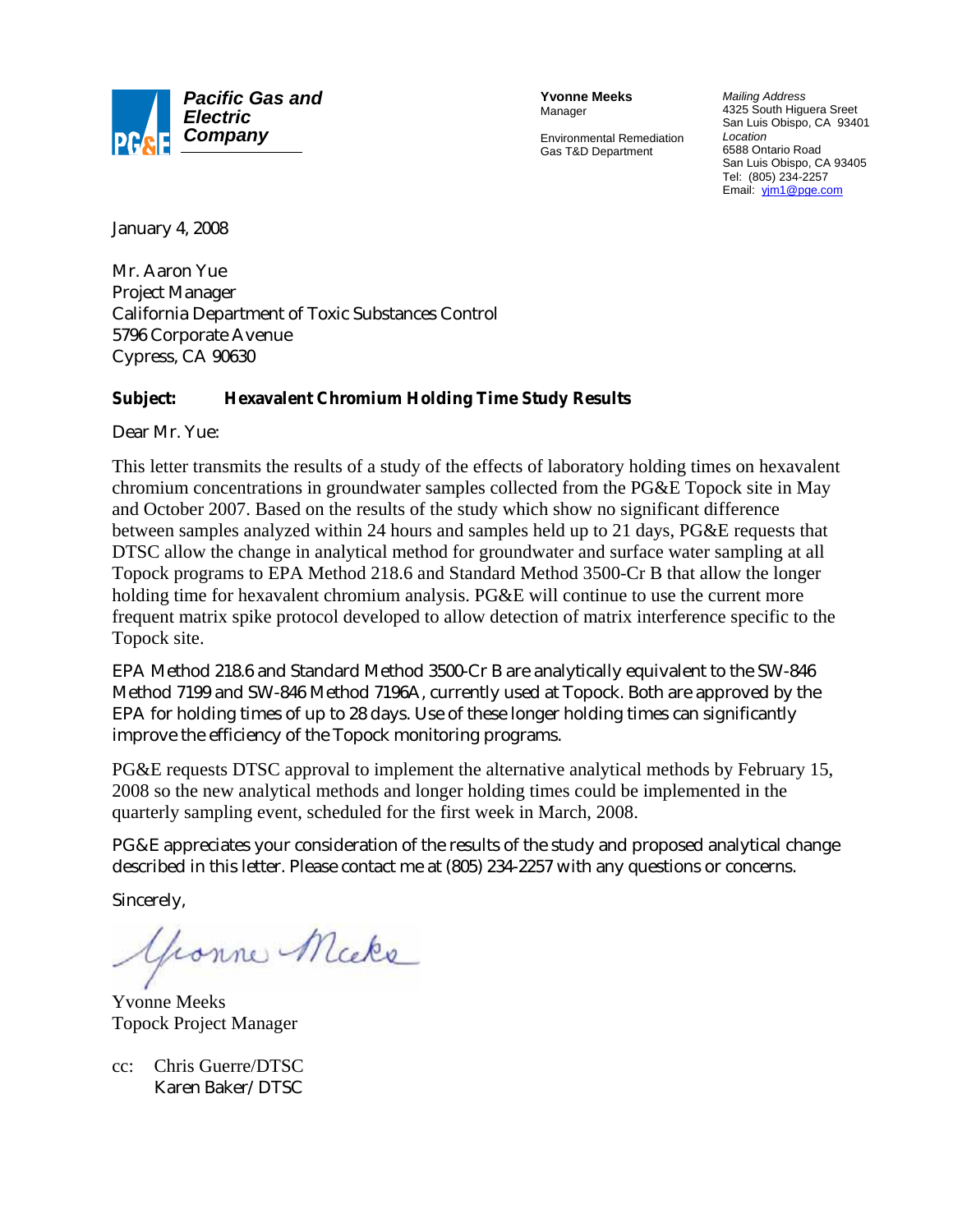# **Hexavalent Chromium Holding Time Study Results**

**PREPARED FOR:** Pacific Gas and Electric Company

**DATE:** January 4, 2008

# **Introduction**

On March 12, 2007 the U.S. Environmental Protection Agency (EPA) issued its final rule modifying analytical testing procedures approved for analysis and sampling under the Clean Water Act (CWA) and Safe Drinking Water Act (SDWA) (EPA 2007). These regulations became effective on April 11, 2007. One of the changes included in the new regulations provides for a 28-day holding time (HT) for all hexavalent chromium  $\left[Cr(VI)\right]$ analytical methods covered under authority of the 40 CFR Part 136 (Guidelines Establishing Test Procedures for the Analysis of Pollutants). Prior to this ruling, Cr(VI) HT for these methods had been 24 hours.

To date, most Cr(VI) analyses of groundwater, surface water, and pore water samples from the Pacific Gas & Electric Company (PG&E) Topock site have been performed using SW-846 Method 7199 or SW-846 Method 7196A, per PG&E's consent agreement with the California Department of Toxic Substance Control (DTSC). Historically, there were only very minor differences in procedures between SW-846 Method 7199 and EPA Method 218.6, and between SW-846 Method 7196A and Standard Method 3500-Cr B. Historically, these methods have been considered equivalent to one another and were often used interchangeably. As a result of the recent EPA rule, the primary difference between the SW-846 and CWA/SDWA approved methods is the 24-hour HT (SW-846) vs. 28-day HT (CWA/SDWA approved).

As a result of the EPA rule discussed above, this Hexavalent Chromium Holding Time Study was initiated to evaluate the prospect of using the methods covered under authority of 40 CFR Part 136 with a 28-day Cr(VI) HT for future samples collected from the PG&E Topock site. The study was performed by analyzing groundwater samples collected from the site for Cr(VI) subjected to varying HTs.

# **Study Methods**

To evaluate the effects of HT on Cr(VI) concentrations, a set of samples was collected and analyzed twice. The first analysis occurred within the currently required 24-hour HT. Ammonium sulfate buffer (preservative) was added to the sample bottle and the bottle was held at the lab. A second aliquot, taken from the same sample bottle, was analyzed after 7 to 21 days.

The samples were collected during two different routine sampling rounds. A total of approximately 30 samples for SW-846 Method 7199 and 30 for SW-846 Method 7196A were desired to provide an adequate number of samples for statistical analysis. The sample locations were selected using three criteria: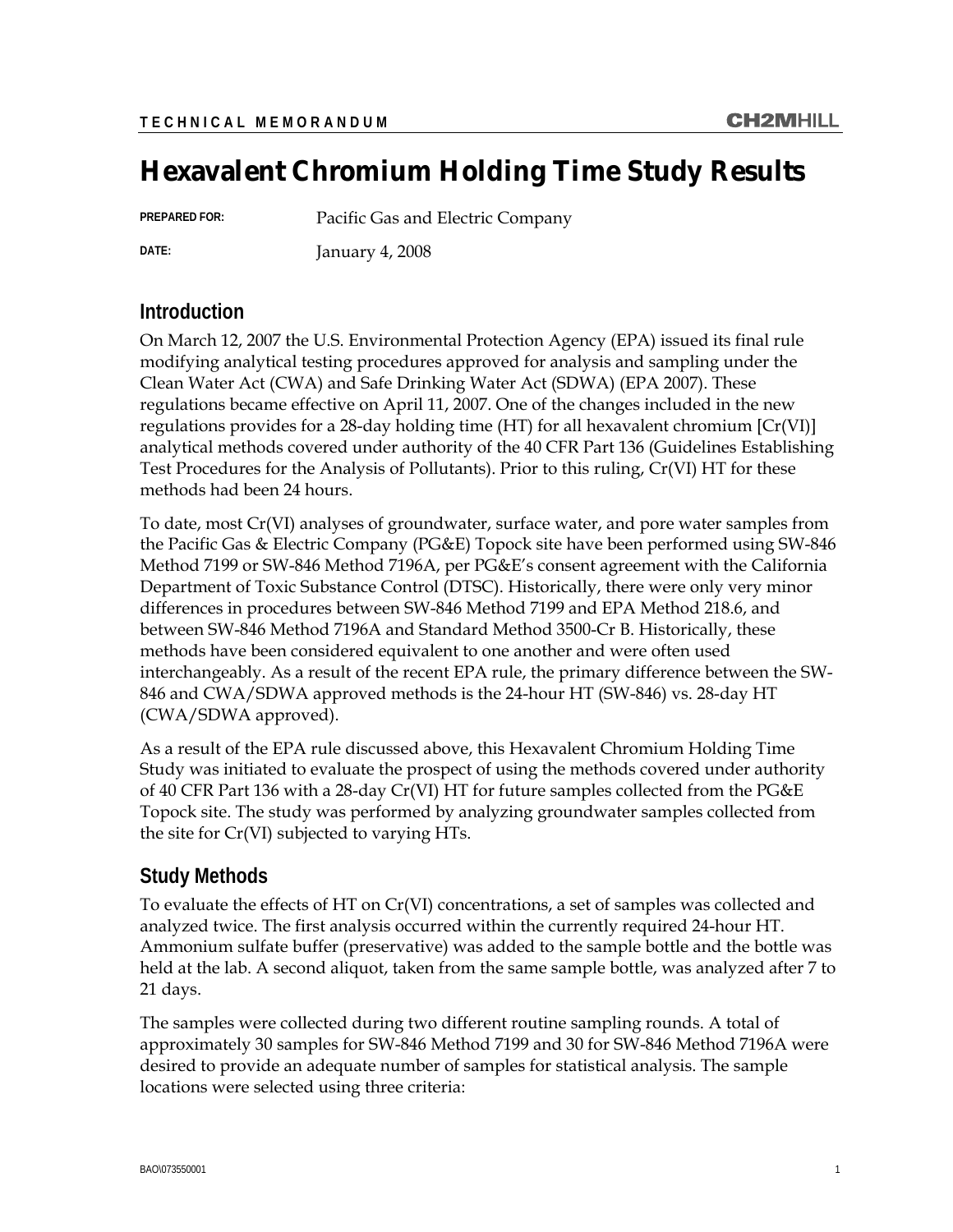- 1. Only locations scheduled to be sampled during the regular May and/or October 2007 sampling events were included.
- 2. Wells were selected to cover a wide range of Cr(VI) concentrations, between less than 0.2 parts per billion (ppb) to 14,800 ppb. Only two wells with historical non-detect Cr(VI) results were included in the study.
- 3. Locations were chosen so as not to be concentrated in one area, but rather scattered evenly across the site.

Prior to sample collection, the laboratory (Truesdail Laboratories, Inc., 14201 Franklin Avenue, Tustin, CA) was notified as to which samples would be included in the Holding Time Study. Samples were collected using the standard protocols established for the Topock Groundwater and Surface Water Monitoring Program (GMP) program (not field filtered or preserved). Once the samples arrived in the lab, they were analyzed using standard Topock protocols for the specific methods (see PG&E Topock Quality Assurance Project Plan [QAPP] [CH2M HILL, 2005]), then filtered and preserved with ammonium sulfate buffer and stored at  $4^{\circ}$  C for 7 to 21 days. All Topock-specific quality control (QC) parameters were followed on the original analysis. At the end of the storage time the samples were removed from the refrigerator, allowed to equilibrate to ambient room temperature, pH adjusted as needed for the method, and analyzed using the specific method QC criterion.

# **Results and Evaluation**

The laboratory analytical data included in the Holding Time Study, May and October 2007, were independently reviewed by project chemists to assess data quality and identify deviations from analytical requirements. With the exception of the HT exceedance, which was the purpose of the study, all the analyses and data quality met the PG&E Topock QAPP and laboratory method quality control criteria. The data for SW-846 Method 7199 are presented in Table 1 and Figure 1. Note that SW-846 Method 7199 is the analytical equivalent to EPA Method 218.6, which currently has an HT of 28 days. The data for SW-846 Method 7196A are presented in Table 2 and Figure 2. Note that SW-846 Method 7196A is the analytical equivalent to Standard Method 3500-Cr B, which currently has an HT of 28 days.

#### **Data Summary**

- The average Relative Percent Difference (RPD) between samples analyzed within 24 hours and samples held from 7 to 21 days was in the range of 4 percent to 5 percent.
- EPA acceptable precision criterion for duplicate samples analyzed using SW-846 Method 7199 during the same sample run is  $\leq 20$  percent RPD.
- Even though the Holding Time Study sample pairs were analyzed during different sample runs and should therefore have somewhat more variability than samples analyzed during the same sample run, only two samples out of 61 exceed the 20 percent RPD criterion for duplicate samples (20.4 percent and 22.2 percent). In both cases the higher Cr(VI) value was associated with the longer HT.
- Correlation coefficient  $(R^2)$  values of 0.997 and 0.998 indicate a very close correlation between the short HT and long HT sample sets.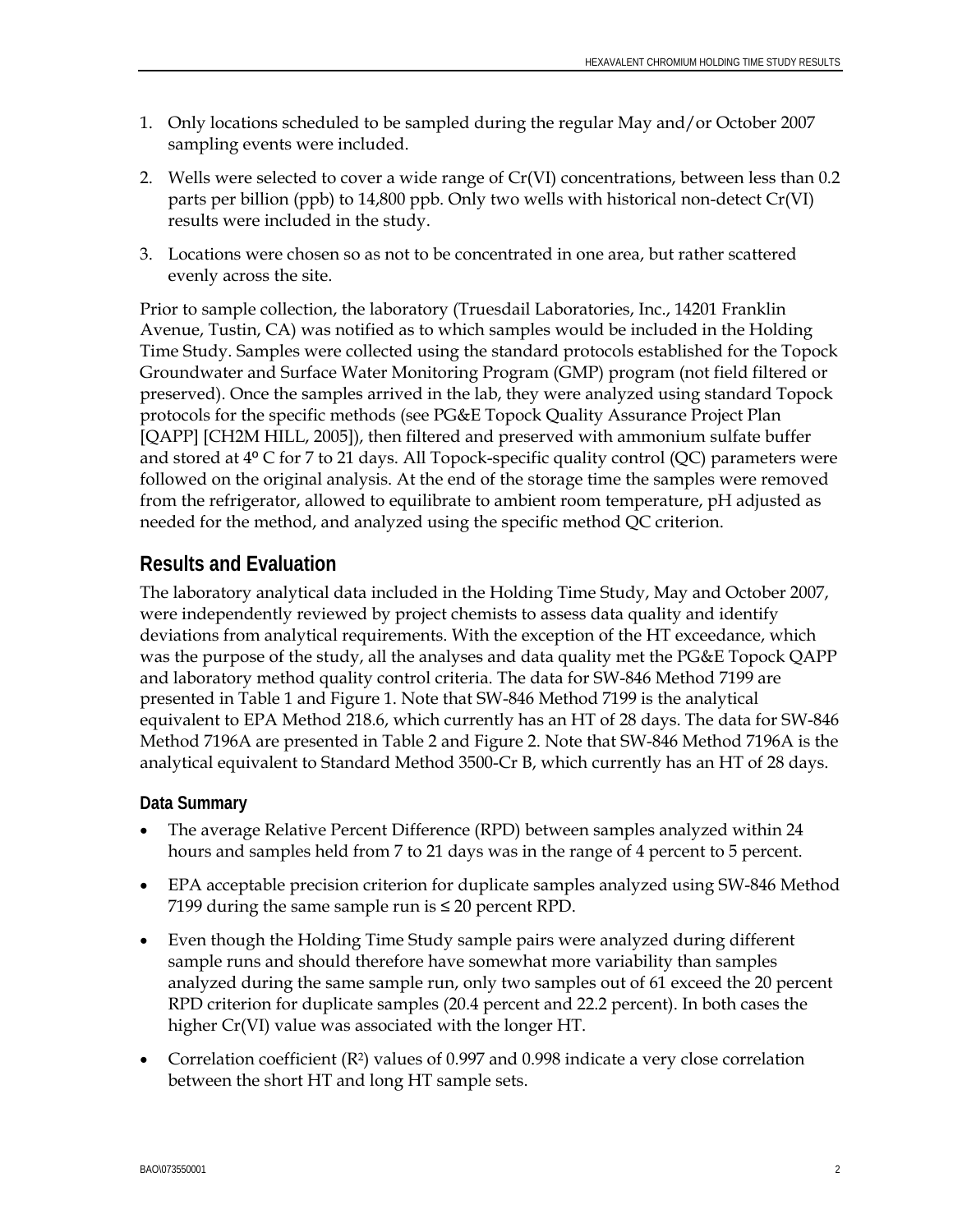### **Conclusions and Recommendations**

The data from this Holding Time Study indicate no significant difference between Cr(VI) results in samples analyzed within 24 hours and samples held up to 21 days. Based on the Cr(VI) Holding Time Study's results, PG&E is requesting approval from the DTSC to switch to the Cr(VI) methods approved by the EPA (2007) with longer HTs. Use of longer HTs will increase the efficiency of the sampling programs at the Topock site by eliminating the need for daily couriers and after-hours work at the lab to meet the current 24-hour HT requirement. It will also allow much more opportunity for re-analysis of samples for which QA/(QC) criteria are not met or which produce anomalous results.

#### **References**

- CH2M HILL. 2005. Quality Assurance Project Plan, PG&E Topock Program, Revision 2, March 31.
- EPA 2007. 40 CFR Part 122, 136, 141, 143, 430, 455, and 465. Guidelines Establishing Test Procedures for the Analysis of Pollutants Under the Clean Water Act; National Primary Drinking Water Regulations; and National Secondary Drinking Water Regulations; Analysis and Sampling Procedures; Final Rule. March 12.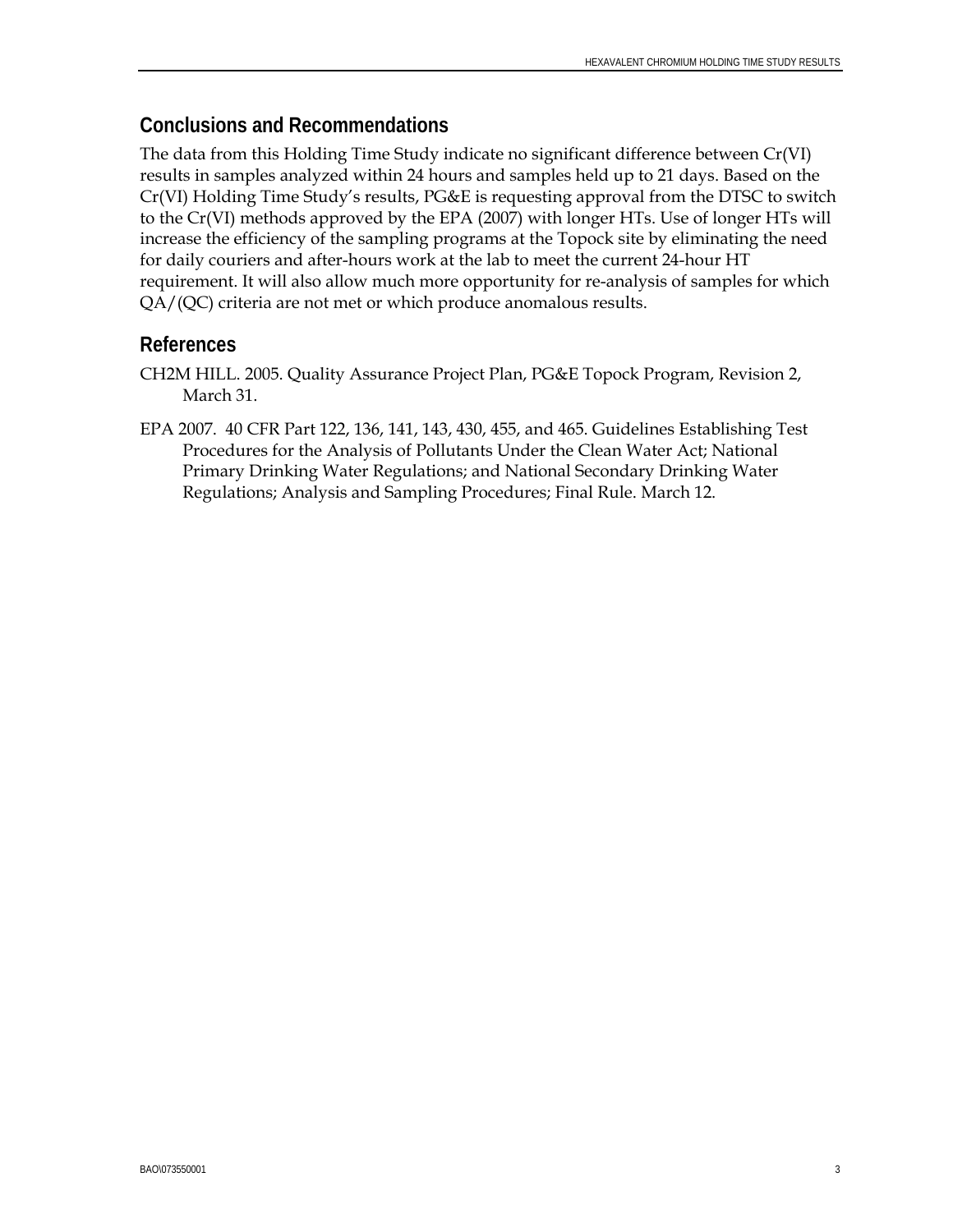| <b>Sample</b><br>Location | <b>Sample Date</b> | T ONE HOMEON OF DITURNAL HOMEO THIS DRUG - May a October Quarterly Damping Events- On-540 Mcmou 7177<br><b>Sample Result</b><br>< 24 Hr Holding<br>Time<br>(ppb) | <b>Sample Result</b><br>$7 - 21$ -day<br><b>Holding Time</b><br>(ppb) | Date of<br>Second<br><b>Analysis</b> | Days<br><b>Sample Held</b><br><b>Between</b><br><b>Analysis</b> | <b>Relative</b><br><b>Percent</b><br><b>Difference</b><br>(RPD) |
|---------------------------|--------------------|------------------------------------------------------------------------------------------------------------------------------------------------------------------|-----------------------------------------------------------------------|--------------------------------------|-----------------------------------------------------------------|-----------------------------------------------------------------|
| <b>CW-02D</b>             | 04-May-07          | 1.8                                                                                                                                                              | 1.8                                                                   | 11-May-07                            | $\overline{7}$                                                  | 0.00                                                            |
| <b>CW-02D</b>             | 18-Oct-07          | 1                                                                                                                                                                | $\mathbf{1}$                                                          | 25-Oct-07                            | $\overline{7}$                                                  | 0.00                                                            |
| MW-14                     | 02-Oct-07          | 27.2                                                                                                                                                             | 29.8                                                                  | 19-Oct-07                            | 17                                                              | 9.12                                                            |
| MW-15                     | 02-Oct-07          | 12.2                                                                                                                                                             | 12.7                                                                  | 19-Oct-07                            | 17                                                              | 4.02                                                            |
| MW-16                     | 02-Oct-07          | 8.8                                                                                                                                                              | 9.1                                                                   | 19-Oct-07                            | 17                                                              | 3.35                                                            |
| MW-27-085                 | 01-May-07          | <b>ND</b>                                                                                                                                                        | <b>ND</b>                                                             | 11-May-07                            | 10                                                              | 0.00                                                            |
| MW-27-085                 | 02-Oct-07          | 1                                                                                                                                                                | 1                                                                     | 23-Oct-07                            | 21                                                              | 0.00                                                            |
| MW-31-135                 | 01-May-07          | 46.1                                                                                                                                                             | 48.5                                                                  | 11-May-07                            | 10                                                              | 5.07                                                            |
| MW-31-135                 | 01-Oct-07          | 33.2                                                                                                                                                             | 33.3                                                                  | 19-Oct-07                            | 18                                                              | 0.30                                                            |
| MW-32-035                 | 30-Apr-07          | <b>ND</b>                                                                                                                                                        | <b>ND</b>                                                             | 11-May-07                            | 11                                                              | 0.00                                                            |
| MW-33-090                 | 02-May-07          | 18.8                                                                                                                                                             | 18                                                                    | 11-May-07                            | 9                                                               | 4.35                                                            |
| MW-33-090                 | 05-Oct-07          | 18.2                                                                                                                                                             | 18.6                                                                  | 23-Oct-07                            | 18                                                              | 2.17                                                            |
| MW-33-150                 | 02-May-07          | 6.8                                                                                                                                                              | 6                                                                     | 11-May-07                            | $\boldsymbol{9}$                                                | 12.50                                                           |
| MW-33-150                 | 09-Oct-07          | 8.9                                                                                                                                                              | 9.1                                                                   | 23-Oct-07                            | 14                                                              | 2.22                                                            |
| MW-33-210                 | 02-May-07          | 9.2                                                                                                                                                              | 8.6                                                                   | 11-May-07                            | 9                                                               | 6.74                                                            |
| MW-33-210                 | 05-Oct-07          | 11.9                                                                                                                                                             | 12.5                                                                  | 23-Oct-07                            | 18                                                              | 4.92                                                            |
| MW-34-100                 | 30-Apr-07          | 626                                                                                                                                                              | 576                                                                   | 11-May-07                            | 11                                                              | 8.32                                                            |
| MW-34-100                 | 03-Oct-07          | 521                                                                                                                                                              | 520                                                                   | 23-Oct-07                            | 20                                                              | 0.19                                                            |
| MW-35-060                 | 01-Oct-07          | 24.8                                                                                                                                                             | 26                                                                    | 19-Oct-07                            | 18                                                              | 4.72                                                            |
| MW-35-135                 | 04-May-07          | 27.2                                                                                                                                                             | 24.6                                                                  | 11-May-07                            | $\overline{7}$                                                  | 10.04                                                           |
| MW-35-135                 | 01-Oct-07          | 32.4                                                                                                                                                             | 36.1                                                                  | 19-Oct-07                            | 18                                                              | 10.80                                                           |
| MW-36-090                 | 02-May-07          | $\overline{2}$                                                                                                                                                   | 1.8                                                                   | 11-May-07                            | 9                                                               | 10.53                                                           |
| MW-36-090                 | 09-Oct-07          | 3.2                                                                                                                                                              | 3.1                                                                   | 23-Oct-07                            | 14                                                              | 3.17                                                            |
| <b>MW-40D</b>             | 04-May-07          | 78                                                                                                                                                               | 67                                                                    | 11-May-07                            | $\overline{7}$                                                  | 15.17                                                           |
| <b>MW-40D</b>             | 04-Oct-07          | 112                                                                                                                                                              | 115                                                                   | 23-Oct-07                            | 19                                                              | 2.64                                                            |
| MW-44-115                 | 04-May-07          | 1080                                                                                                                                                             | 1080                                                                  | 11-May-07                            | $\overline{7}$                                                  | 0.00                                                            |
| MW-44-115                 | 04-Oct-07          | 763                                                                                                                                                              | 775                                                                   | 23-Oct-07                            | 19                                                              | 1.56                                                            |
| MW-44-125                 | 03-May-07          | 254                                                                                                                                                              | 272                                                                   | 11-May-07                            | 8                                                               | 6.84                                                            |
| MW-46-175                 | 04-May-07          | 86.4                                                                                                                                                             | 106                                                                   | 11-May-07                            | $\overline{7}$                                                  | 20.37                                                           |
| MW-46-205                 | 04-May-07          | 3.7                                                                                                                                                              | $\overline{\mathbf{4}}$                                               | 11-May-07                            | $\overline{7}$                                                  | 7.79                                                            |
| MW-47-055                 | 04-May-07          | 30.3                                                                                                                                                             | 32.4                                                                  | 11-May-07                            | $\overline{7}$                                                  | 6.70                                                            |
| MW-47-115                 | 04-May-07          | 14.1                                                                                                                                                             | 13.9                                                                  | 11-May-07                            | $\overline{7}$                                                  | 1.43                                                            |
|                           |                    |                                                                                                                                                                  | $Count =$                                                             | 32                                   | Average<br><b>RPD</b>                                           | 5.16                                                            |

| <b>TABLE 1</b>                                                                                            |  |  |
|-----------------------------------------------------------------------------------------------------------|--|--|
| PG&F Hexavalent Chromium Holding Time Study - May & October Quarterly Sampling Events- SW-846 Method 7199 |  |  |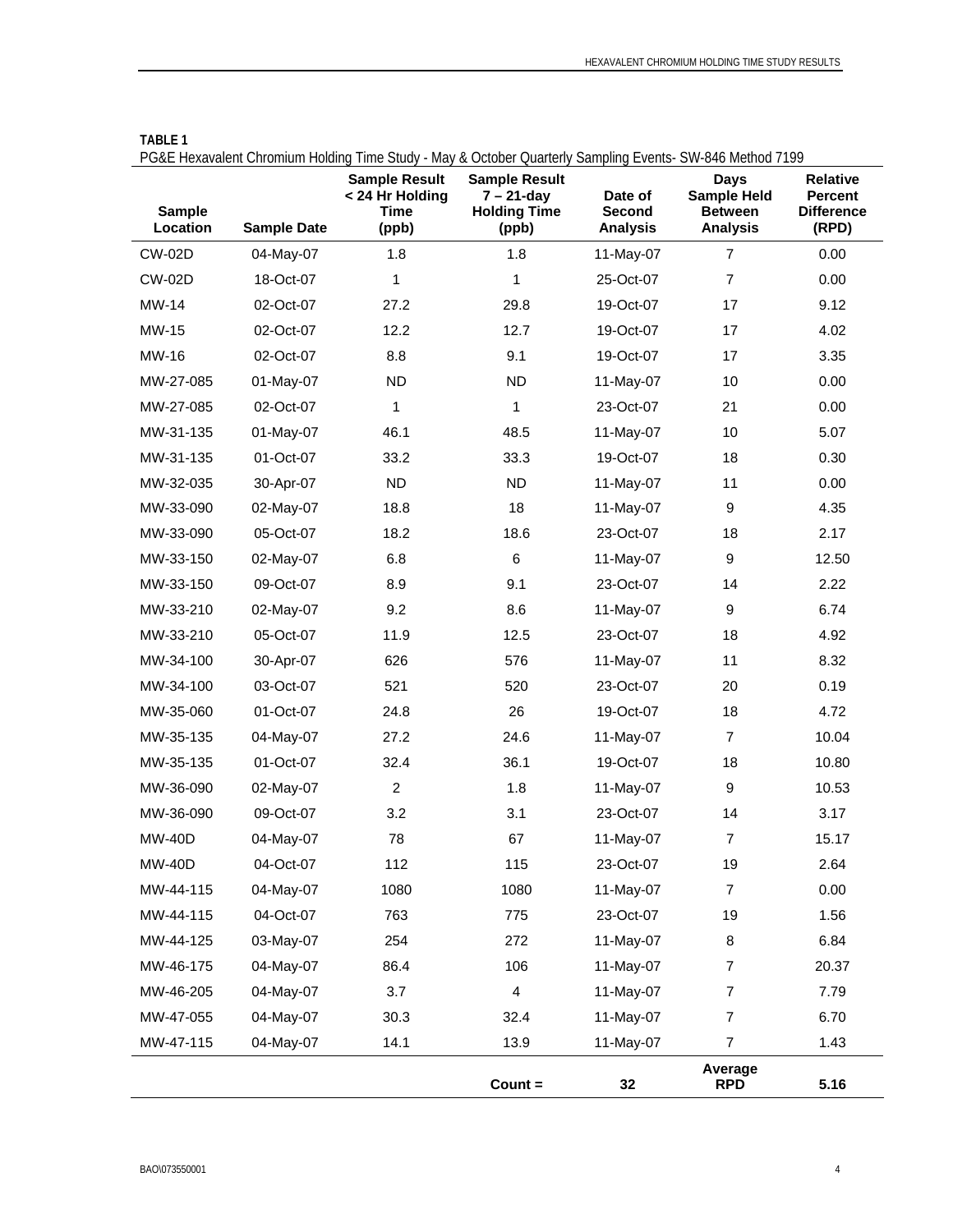| <b>Sample</b><br>Location | <b>Sample Date</b> | <b>Sample Result</b><br>< 24 Hr<br><b>Holding Time</b><br>(ppb) | <b>Sample Result</b><br>7 - 21 day<br><b>Holding Time</b><br>(ppb) | Date of<br>Second<br><b>Analysis</b> | <b>Days</b><br><b>Sample Held</b><br><b>Between</b><br><b>Analysis</b> | <b>Relative</b><br><b>Percent</b><br><b>Difference</b><br>(RPD) |
|---------------------------|--------------------|-----------------------------------------------------------------|--------------------------------------------------------------------|--------------------------------------|------------------------------------------------------------------------|-----------------------------------------------------------------|
| MW-09                     | 04-Oct-07          | 304                                                             | 306                                                                | 23-Oct-07                            | 19                                                                     | 0.66                                                            |
| MW-10                     | 03-May-07          | 1230                                                            | 1100                                                               | 14-May-07                            | 11                                                                     | 11.16                                                           |
| MW-10                     | 02-Oct-07          | 1010                                                            | 1050                                                               | 23-Oct-07                            | 21                                                                     | 3.88                                                            |
| <b>MW-11</b>              | 03-May-07          | 350                                                             | 344                                                                | 14-May-07                            | 11                                                                     | 1.73                                                            |
| MW-12                     | 03-May-07          | 2620                                                            | 2650                                                               | 14-May-07                            | 11                                                                     | 1.14                                                            |
| MW-12                     | 04-Oct-07          | 2830                                                            | 2940                                                               | 23-Oct-07                            | 19                                                                     | 3.81                                                            |
| MW-19                     | 02-May-07          | 836                                                             | 787                                                                | 14-May-07                            | 12                                                                     | 6.04                                                            |
| MW-19                     | 05-Oct-07          | 1390                                                            | 1420                                                               | 23-Oct-07                            | 18                                                                     | 2.14                                                            |
| MW-20-070                 | 03-May-07          | 2790                                                            | 2880                                                               | 14-May-07                            | 11                                                                     | 3.17                                                            |
| MW-20-070                 | 11-Oct-07          | 2400                                                            | 2370                                                               | 23-Oct-07                            | 12                                                                     | 1.26                                                            |
| MW-20-100                 | 03-May-07          | 10100                                                           | 10300                                                              | 14-May-07                            | 11                                                                     | 1.96                                                            |
| MW-20-100                 | 10-Oct-07          | 9000                                                            | 8920                                                               | 23-Oct-07                            | 13                                                                     | 0.89                                                            |
| MW-20-130                 | 03-May-07          | 13400                                                           | 14800                                                              | 14-May-07                            | 11                                                                     | 9.93                                                            |
| MW-20-130                 | 05-Oct-07          | 12200                                                           | 12300                                                              | 23-Oct-07                            | 18                                                                     | 0.82                                                            |
| MW-25                     | 02-Oct-07          | 895                                                             | 971                                                                | 23-Oct-07                            | 21                                                                     | 8.15                                                            |
| MW-31-060                 | 04-Oct-07          | 726                                                             | 709                                                                | 23-Oct-07                            | 19                                                                     | 2.37                                                            |
| MW-36-100                 | 02-May-07          | 297                                                             | 313                                                                | 14-May-07                            | 12                                                                     | 5.25                                                            |
| MW-36-100                 | 10-Oct-07          | 228                                                             | 285                                                                | 23-Oct-07                            | 13                                                                     | 22.22                                                           |
| <b>MW-37D</b>             | 03-May-07          | 1350                                                            | 1390                                                               | 14-May-07                            | 11                                                                     | 2.92                                                            |
| <b>MW-37D</b>             | 04-Oct-07          | 834                                                             | 823                                                                | 23-Oct-07                            | 19                                                                     | 1.33                                                            |
| MW-39-080                 | 03-May-07          | 156                                                             | 153                                                                | 14-May-07                            | 11                                                                     | 1.94                                                            |
| MW-39-100                 | 03-May-07          | 2670                                                            | 2720                                                               | 14-May-07                            | 11                                                                     | 1.86                                                            |
| MW-39-100                 | 10-Oct-07          | 1660                                                            | 1710                                                               | 23-Oct-07                            | 13                                                                     | 2.97                                                            |
| MW-45-095A                | 04-May-07          | 169                                                             | 169                                                                | 14-May-07                            | 10                                                                     | 0.00                                                            |
| MW-50-095                 | 04-Oct-07          | 217                                                             | 223                                                                | 23-Oct-07                            | 19                                                                     | 2.73                                                            |
| MW-50-200                 | 30-Apr-07          | 10900                                                           | 11300                                                              | 14-May-07                            | 14                                                                     | 3.60                                                            |
| MW-50-200                 | 04-Oct-07          | 9430                                                            | 9580                                                               | 23-Oct-07                            | 19                                                                     | 1.58                                                            |
| MW-51                     | 01-May-07          | 4670                                                            | 4980                                                               | 14-May-07                            | 13                                                                     | 6.42                                                            |
| MW-51                     | 05-Oct-07          | 4500                                                            | 4480                                                               | 23-Oct-07                            | 18                                                                     | 0.45                                                            |
|                           |                    | $Count =$                                                       | 29                                                                 |                                      | Average<br><b>RPD</b>                                                  | 3.87                                                            |

#### **TABLE 2**

PG&E Hexavalent Chromium Holding Time Study - May & October Quarterly Sampling Events- SW-846 Method 7196A